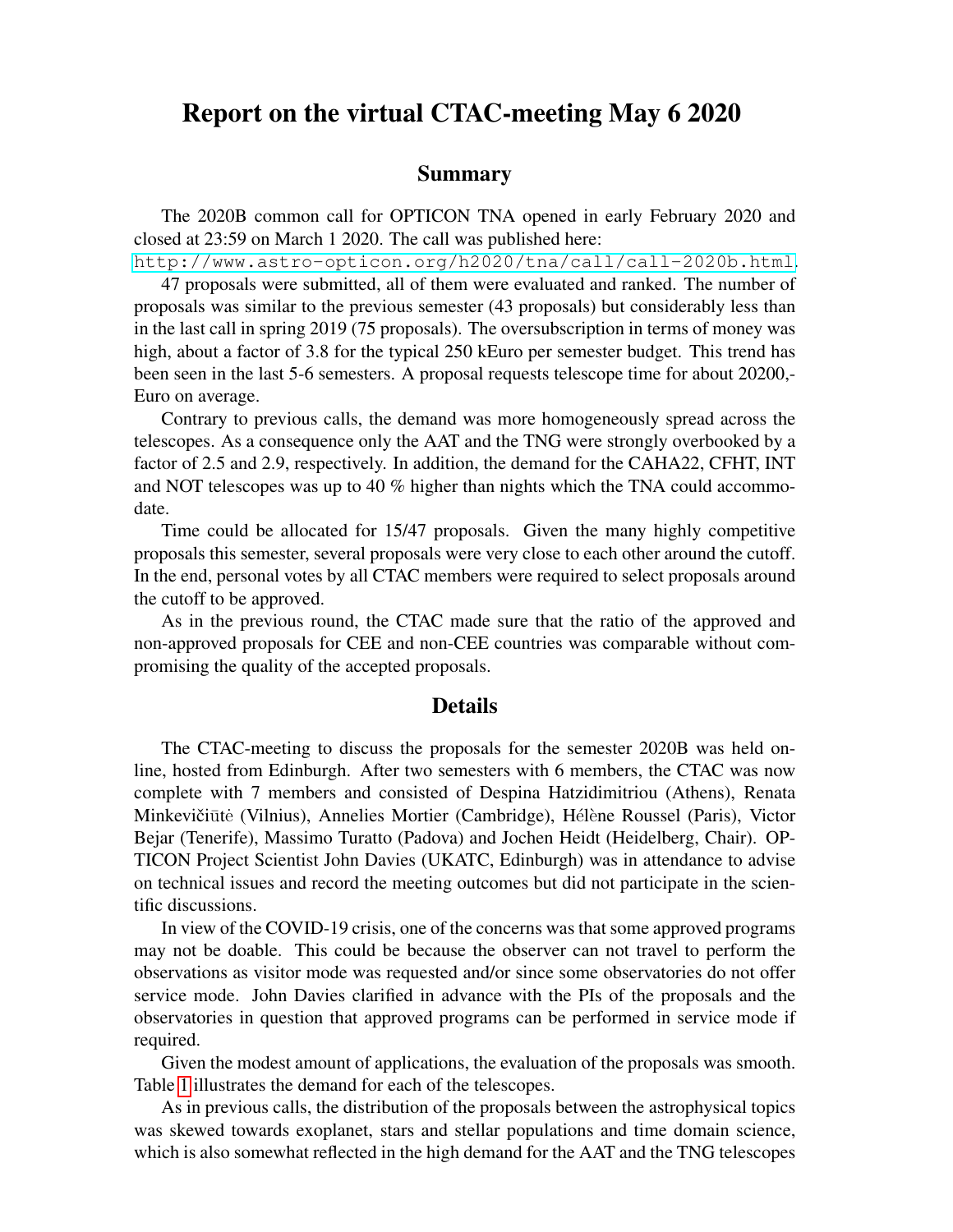| Telescope   | Num <sub>prop</sub> | $\mathbf{Night}_{\mathrm{required}}$ | Night <sub>offered</sub> | Oversub |
|-------------|---------------------|--------------------------------------|--------------------------|---------|
| CAHA35      |                     | 8.5                                  | 10                       |         |
| CAHA22      | 4                   | 11                                   | 10                       | 1.1     |
| Rem         |                     | 60h                                  | 300h                     |         |
| <b>AAT</b>  | 6                   | 25                                   | 10                       | 2.5     |
| OHP19       | $\overline{2}$      | 7.5                                  | 10                       |         |
| OHP12       |                     | 10                                   | 10                       |         |
| <b>TNG</b>  | 9                   | 28.5                                 | 10                       | 2.9     |
| <b>LCO</b>  | 4                   | 190h                                 | 400h                     |         |
| <b>NOT</b>  | 4                   | 13.5                                 | 10                       | 1.4     |
| LТ          | 5                   | 49h                                  | 50 <sub>h</sub>          |         |
| <b>INT</b>  | $\overline{2}$      | 10                                   |                          | 1.4     |
| Arist       | 3                   | 11.5                                 | 20                       |         |
| <b>CFHT</b> | 5                   | 5                                    | 4                        | 1.3     |
| <b>TCS</b>  |                     | 7                                    | 14                       |         |
| <b>TBL</b>  |                     | 2                                    |                          |         |

<span id="page-1-0"></span>Table 1: Statistics on the number of proposals and nights/hours requested versus offered per telescope. Some (particularly TDA ones) requested more than one telescope. This is reflected in the statistics.

| Topic            | $N_{prop}$ |
|------------------|------------|
| Solar system     | $-14$      |
| Exoplanet        | 2/11       |
| Stars+stell. pop | 7/14       |
| Circumst. med    | 1/1        |
| Time domain      | 4/9        |
| Low-z Universe   | 1/3        |
| High-z Universe  | -15        |

<span id="page-1-1"></span>Table 2: Distribution of applications among categories. The number of approved vs submitted applications are shown. Exoplanet, stars + stellar population and TDA proposals dominate.

as they offer instruments suitable for exoplanet and stellar research. Table [2](#page-1-1) shows the distribution of the proposals among categories.

The number of approved proposals  $(15/47 = 32\%)$  roughly reflects the oversubscription for the nominal 250 kEuro budget. Contrary to previous semesters, the proposals in the stars and stellar population category were very successful with 50% of them being approved (with five of them being submitted the first time), while the number of successful exoplanet proposals was unusually low.

Proposals were submitted with PIs from 16 different countries, of these proposals from 9/16 countries were approved. As usual, the UK was most active (and successful) with 5/12 proposals been time granted. The CTAC continued to specifically motivate astronomers from CEE countries to apply, but with 9/47 (19%) proposals their interest is still frustratingly low.

With a ratio of 2/9 (22%) for approved/rejected proposals from CEE (both from Poland) and 13/38 (34%) for approved/rejected proposals from non-CEE countries their share was